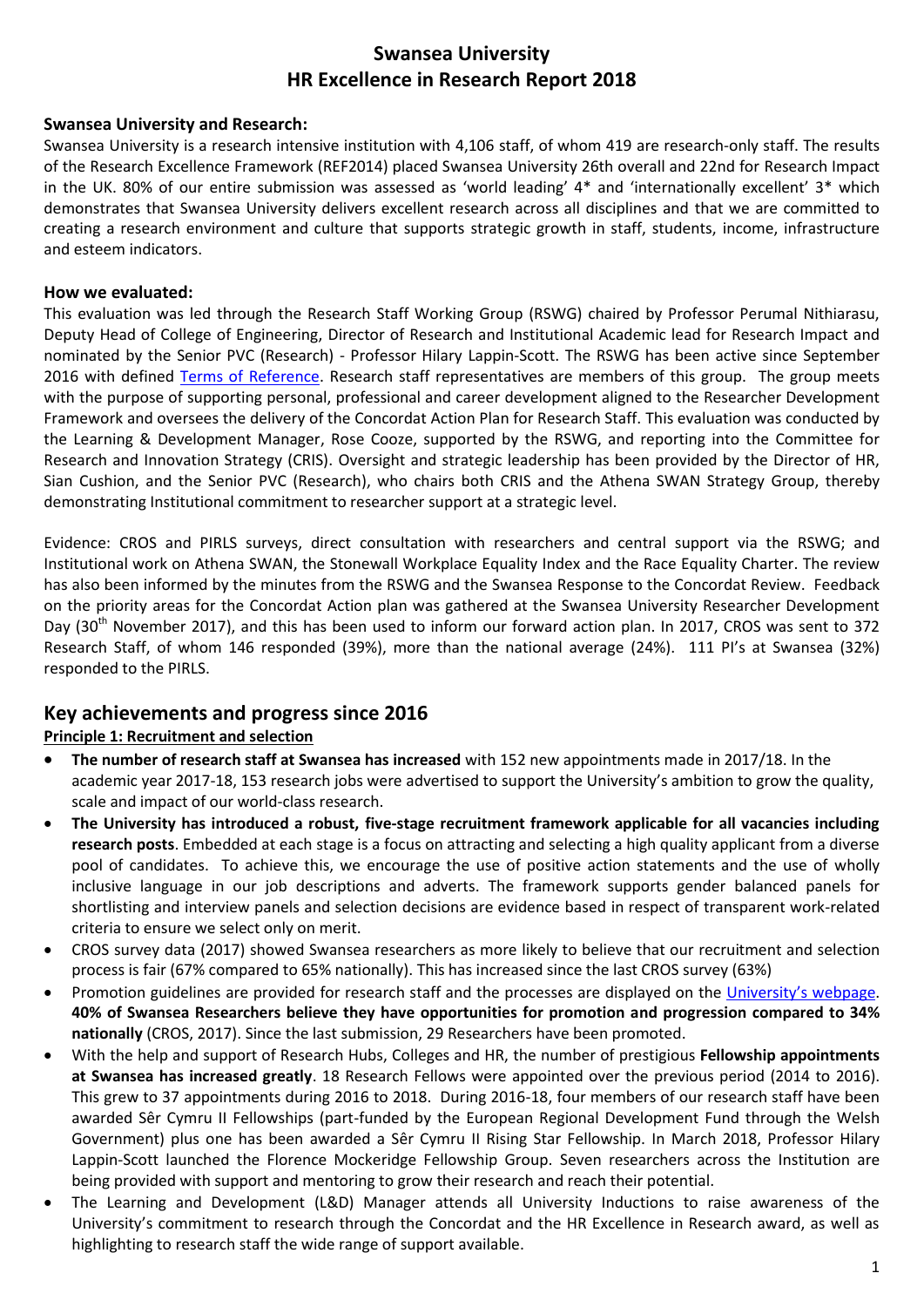### **Principle 2: Recognition and Value**

- The University is committed to a culture of Performance Enabling which aims to support and enable employees to achieve their potential, succeed in their roles and thereby deliver the University's key strategic outcomes. All leaders at Grade 7 and above, including Research leaders, are expected to participate in the University's leadership skilling framework and those at Grade 9 and above are given the opportunity to engage in 360 leadership feedback, based on our leadership values. 381 leaders have completed at least one module of the skilling programme, and 420 have participated in 360 feedback this year (Leaders include colleagues that line manage researchers). The Directors of Research from each of our seven Colleges are currently engaged in the programme
- The uptake of open-ended contracts has increased significantly since 2016. **In 2016, 53 members of research staff were on fixed-term contracts with 4+ years of service, this has been reduced to one in 2018 (as of 15th June each year).** With effect from May 2018, monthly compliance reports ensure this process is transparent and embedded across the Institution.
- The University continues to operate a redeployment process, which gives staff approaching the end of a fixed-term contract prior consideration for roles within the Institution before wider advertisement. In response to feedback at the Researcher Development Day (November 2017), a new session – **'Successfully Obtaining and Securing your new role – CV and writing workshop' has been introduced into the University L&D programme**. 20 Researchers have attended to date. The newly appointed Chief Operating Officer and Registrar has personally delivered a session on 'Job Application and Interview Skills' to support all staff at Swansea, including research staff.
- In recognition of their important and influential role at the RSWG, three members were supported to attend the Vitae Research Staff conference in September 2018 and the learning from this conference was used to feedback to the research community via the RSWG and inform the future Concordat Action Plan.
- Every year, 30 highly promising early/mid-career researchers from across Wales are selected to take part in Welsh Crucible, via a highly competitive process, managed by the six Partner Institutions. **Over the last two years, Swansea has been successful in obtaining 15 of the 60 places on offer** (8 in 2017, 7 in 2018). 27 % of those places went to research only staff (3 in 2017, 1 in 2018). Swansea was the only Partner Institution in 2018 to send a postdoctoral research assistant.
- Work continues to promote the role of researchers and help raise the status of research staff as key members of the academic community. Researchers have been represented in the prestigious **[University Research and Innovation](https://swanseauniversity.com/t/22V5-5QQ1L-2ANQUM3AB3/cr.aspx?dm_i=22V8,5WNUG,OOOPU7,N4GGC,1)  [Awards](https://swanseauniversity.com/t/22V5-5QQ1L-2ANQUM3AB3/cr.aspx?dm_i=22V8,5WNUG,OOOPU7,N4GGC,1)** where we celebrate a wide range of the exceptional research and innovation taking place, and the impact this has across the world. Each year throughout this period, we have showcased a range of successful and inspiring women that work, study and support Swansea University, both past and present. The 2018 theme was "lift as you climb", demonstrating how our inspiring women have used their success to help others achieve, or to affect positive change.
- **More researchers than ever are familiar with Swansea's HR Excellence in Research Award Recognition** (66% in 2017 compared to 36% in 2014; CROS 2017).
- Research hubs are embedded at College level to support local research needs, and are populated by knowledgeable professional services staff including bid writers, research development officers and impact and engagement officers. These professionals understand the purpose and strategic aims of the University and College and support researchers in finding funding and developing bids, writing them and helping with post-award functions.

#### **Principle 3 and 4: Support and Career Development**

- Annual Performance Development Reviews (PDR's) are embedded across the Institution. In 2016 and 2017, 99% of eligible staff took part in a PDR and interim reviews across the period. The majority of Research staff (62%) rate their PDR as either useful or very useful, which is comparable to the national average. PIs at Swansea are slightly more confident in conducting appraisals (73%) than the national average (70%).
- L&D has reviewed and updated its core offer of development opportunities. At the request of the RSWG, research staff now receive a dedicated monthly bulletin highlighting the range and depth of development on offer. 59 courses are available for research staff, including 14 new courses for this year.
- Centrally organised training is recorded on the University's learning management system and 75% of Researchers at Swansea maintain a formal record of development activities compared to only 60% nationally (CROS, 2017).
- **Researchers have the opportunity to enter the [Research as Art](https://www.swansea.ac.uk/research/in-the-community/research-as-art/) competition which provides a platform for students, researchers and staff at Swansea University to convey the importance of their research.** The winner in 2017 was a member of research staff.
- College research hubs have implemented **networking 'Sandpit' Events** bringing colleagues together from across the University to learn about the research strengths across the University, share ideas and generate inter disciplinary and multi-disciplinary proposals to submit to funders. 170 researchers have attended sessions from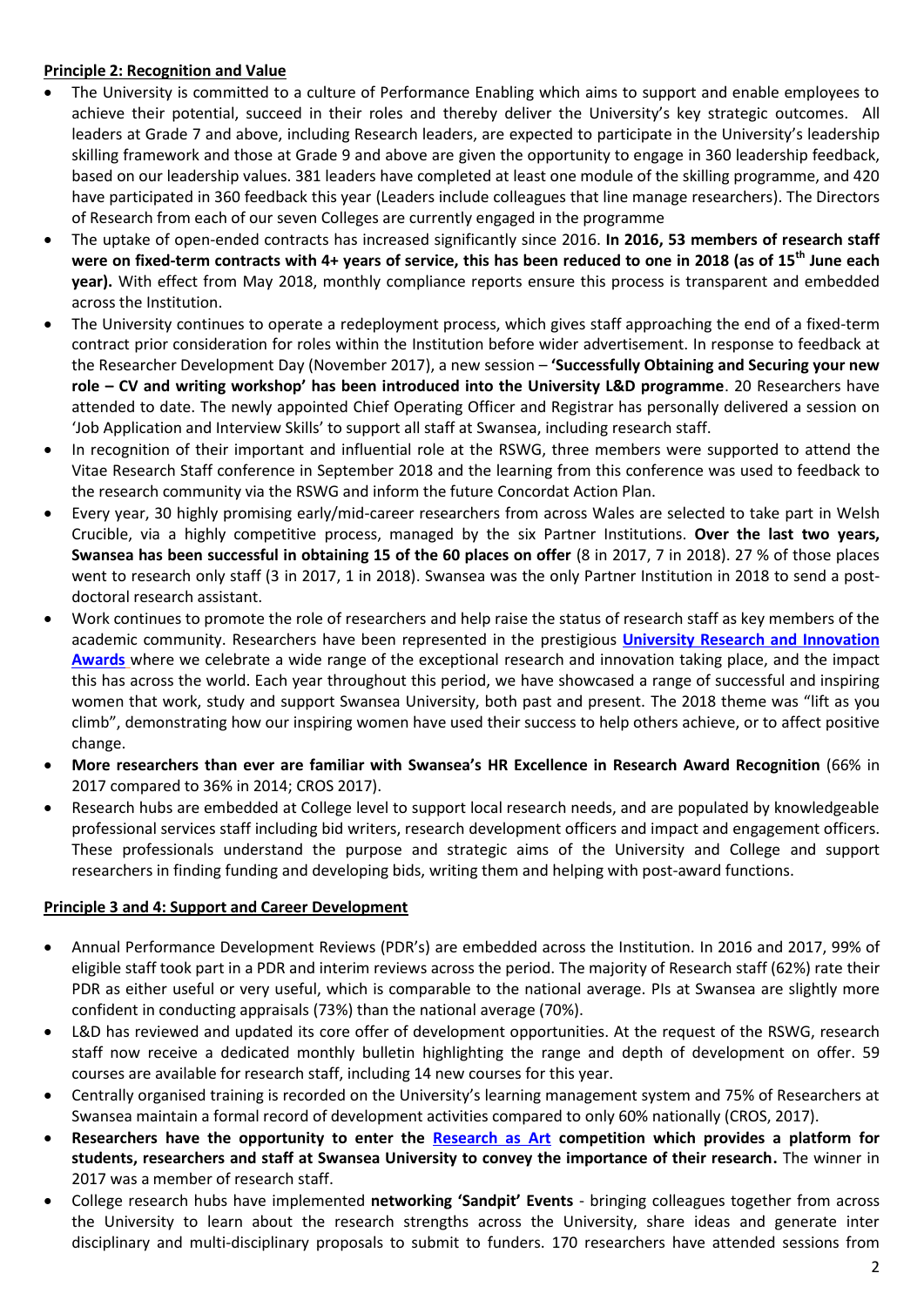February to November 2018. There have been successful outputs from the EPSRC Healthy Nation and the ESRC Mental Health Cross-Disciplinary Network.

 Researchers at Swansea are able to access development across the University via Professional Services Directorates (including HR L&D, REIS, ISS, Estates and Academic Services), including, where appropriate, development via the postgraduate-research (PGR) le[d training and skills programme.](https://www.swansea.ac.uk/research/undertake-research-with-us/postgraduate-research/training-and-skills-development-programme/)

# **Principle 5: Researchers' Responsibilities**

- Researchers share the responsibility for their personal and career development the vast majority of respondents to CROS 2017 (90%) agreed or strongly agreed that they take ownership of their career development.
- Research staff continue to be represented on University committees, including committees to support Women in Research and Athena SWAN to help deliver the research actions.
- The Researcher Development Day (November 2017) was designed by researchers for researchers.
- This year 60 applications were received from our staff, including researchers, for the annual Swansea Science Festival, which acts to showcase and celebrate the research and the researchers at Swansea University, resulting in over 40 interactive exhibitions at a family focused festival, which attracted over 6000 visitors.

# **Principle 6: Equality and Diversity**

- The University's commitments to equality and diversity are set out in our [2020 Strategic Plan.](https://www.swansea.ac.uk/media/Strategic%20Plan%202020%20English%20Web.pdf) Researchers were positive about how the University demonstrates that commitment, with **42% agreeing strongly that Swansea is committed to equality and diversity compared to 38% nationally** (CROS, 2017).
- In recognition of its efforts to advancing women's careers in Science, Technology, Engineering, Maths and Medicine (STEMM) employment in higher education and research, the University was successful in gaining the **Athena SWAN Silver award in 2017**, one of only 13 Universities in 2017 to hold a silver award. Four Colleges currently hold individual awards, with an ambitious plan to increase this by 2020. Biosciences achieved the Bronze award November 2018. The School of Management submitted in November 2018 for the Bronze award.
- The University continues to champion equality initiatives beyond Athena SWAN by engaging in the **Stonewall Equality Index**. In 2018, Swansea was recognised as a top 30 employer for lesbian, gay, bisexual and transgender people and is  $6^{th}$  in the UK HE Sector.
- **Researchers at Swansea strongly agree that they are treated equally with other types of staff when it comes to requests for flexible working** (40% at Swansea compared to 28% nationally; CROS, 2017). 24% of Researchers surveyed in CROS 2017 agreed strongly that Swansea promotes better health and wellbeing at work (compared to 13% nationally).

### **Principle 7: Implementation and Review**

- Progress on the Swansea Concordat Action plan has been overseen by the CRIS, Chaired by the Senior PVC Research
- The RSWG has met on a biannual basis in the run up to submission in order to monitor progress against the action plan and to highlight any concerns and priorities in a timely manner. Members of this group were able to feed into the Concordat 10 year review.
- Specific actions within the 2018-20 plan are assigned to Professional Service Directorates and Colleges. Implementation of the activities and timescales specified in the action plan will continue to be reviewed by the RSWG, and will be overseen by the CRIS.
- Swansea will participate in CROS 2019, in addition to running its own in-house Cultural Survey.

# **Priorities for action (2019-21)**

# **Principles 1 & 2: Recruitment, Selection, Recognition and value**

- Continue to sustain 100% PDR participation rates enabling all staff to have meaningful professional development conversations.
- HR L&D will carry out a **review of existing University induction**, investigating perceived barriers to induction with Researchers and PI's, and implement improved provision for Researchers. HR to develop a process to monitor and ensure all staff complete staff induction within the first month of employment (December 2019). 100% of researchers are satisfied with the quality of induction (June 2020).
- Increase the number of research fellowships 2019-2021 by 20% (from baseline of 37 2016-18).
- HR will embed the new recruitment process and monitor the number of researchers being recruited and appointed to a written job description. CROS 2017 indicated that 11% of Researchers had not received a written summary of what the job entailed (compared to 6% nationally). Investigate reasons why this is the case and monitor compliance via new recruitment process for all appointments, including research (September 2019).